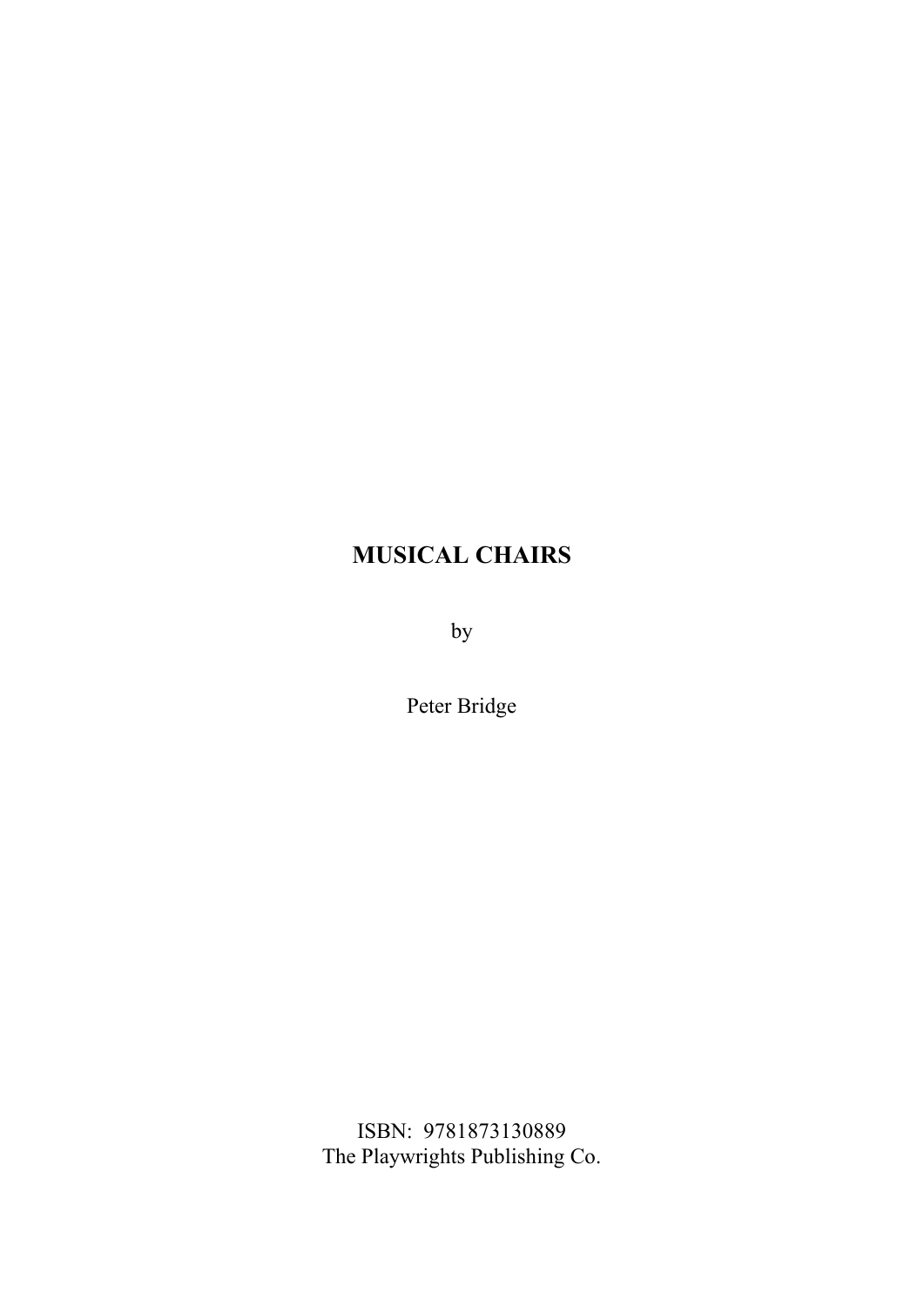Performances or readings of this play may not legally take place before an audience without a licence obtainable on application to:

The Playwrights Publishing Co., 70 Nottingham Road, Burton Joyce, Nottingham, U.K., [44] (0)1159-313356 playwrightspublishingco@yahoo.com

To avoid possible disappointment, application should be made, preferably in writing, as early as possible, stating: -

- (i) Name and address of applicant
- (ii) Name and address of Society;
- (iii) Name and address of theatre or hall where performance(s) would be held;
- (iv) Times and dates of performances.

A fee will be charged for this licence which must be paid prior to the first performance otherwise the licence is automatically cancelled and the performance becomes illegal.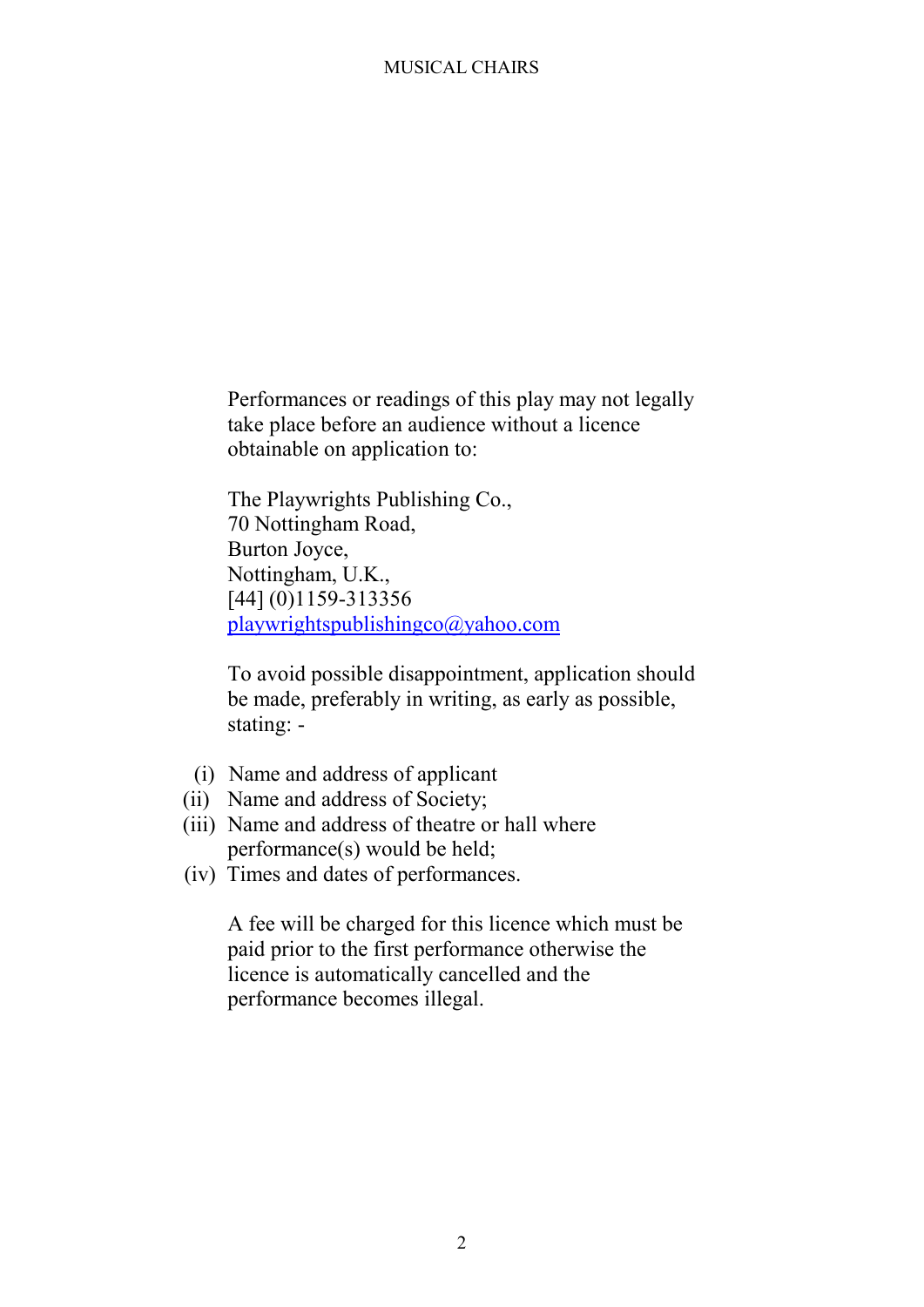# Synopsis

The Mellow Blossom's Orchestra for retired people regularly rehearses in the local St Winifred's hall, a council owned property, that is let out, not only to the orchestra, but also to four other groups. The orchestra members are advised that their tenancy is under threat due to the severe cuts that the council are having to impose, caused by their own reduced revenue.

With the group facing impending eviction, they detect a possible solution when, prior to her engagement with the council to turn on the Christmas lights, a famous superstar arrives at their premises.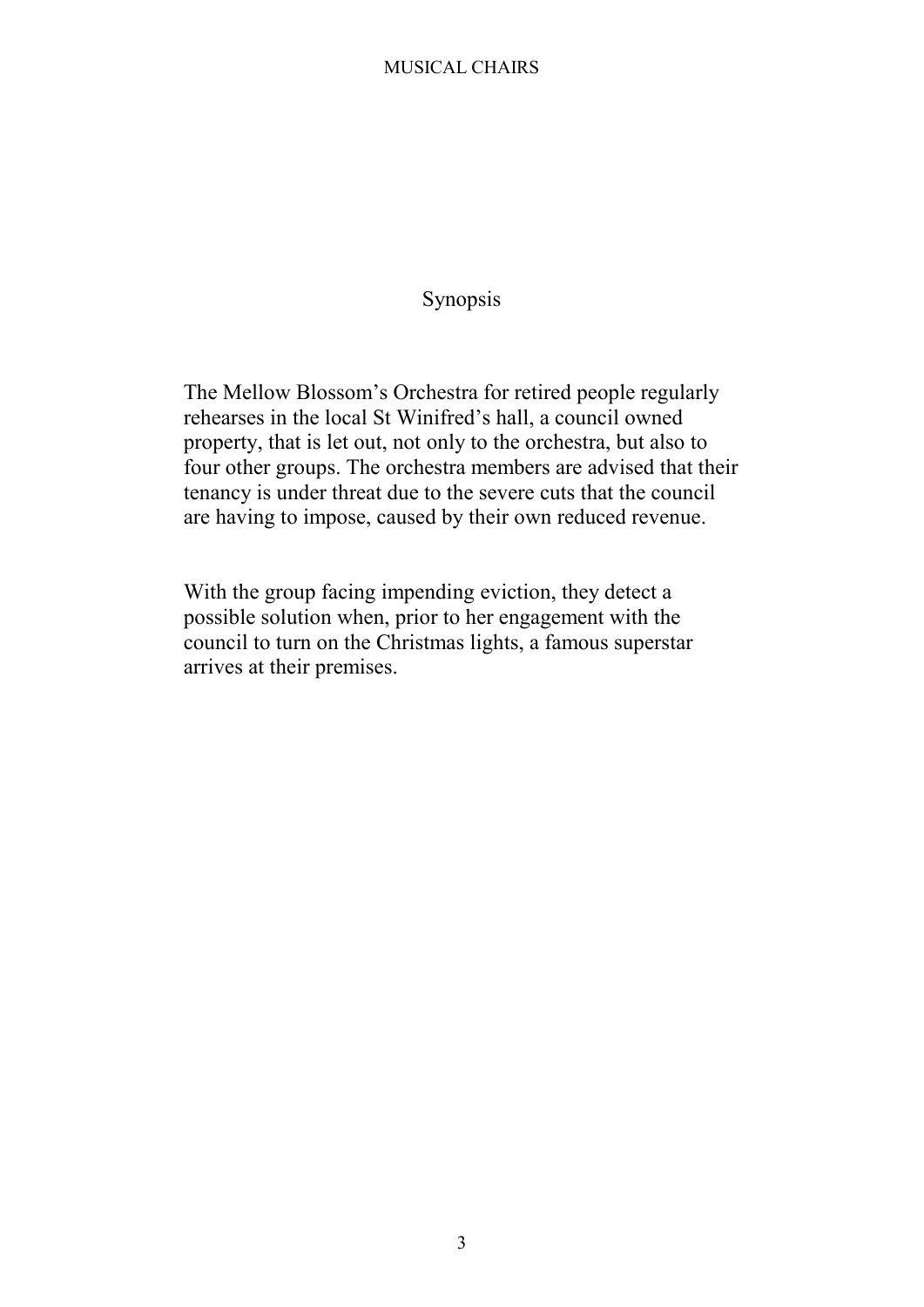# **Characters**

| Maud         | She runs the Mellow Blossoms Orchestra as well<br>as being the orchestra leader. In her sixties,<br>commanding, amusing and enjoys a drink.                                                                                                                                                                                 |
|--------------|-----------------------------------------------------------------------------------------------------------------------------------------------------------------------------------------------------------------------------------------------------------------------------------------------------------------------------|
| Jack         | He plays in the band. Over sixty, witty, inclined to<br>kick against authority. Enjoys his drink.                                                                                                                                                                                                                           |
| <b>Betty</b> | Another band member. She should have the<br>capacity for impressions(West country for Pam<br>Ayres) and to deliver an American accent. Age<br>could be variablebut she should be similar<br>looking to the actress playing the part of Madam<br>Thunder as, in one scene she replaces the<br>American star at short notice. |
| Rose         | Another band member. Aging, scatty,<br>eccentricnot quite the ticketnot adapted to the<br>modern world.                                                                                                                                                                                                                     |
|              | Madam Thunder Brash American Superstar singer. Loud mouthed,<br>uncompromising, pushy, audaciousmust<br>physically resemble Betty to some degree. Age<br>variablemust be able to hold an American<br>(Bronx sort) accent throughout.                                                                                        |
|              | Damson Malibu The Manager and good friend of Madam Thunder.<br>Probably older than Madam Thunderbut equally<br>brashand from same background. American<br>accent is a necessity.                                                                                                                                            |
| Rita         | Joint leader of the 'Physical Jerks' activities<br>groupprobably around the forty mark, but<br>variable. Humorous, but a fairly straight role.                                                                                                                                                                              |
| Jane         | Joint leader of the 'Physical Jerks' groupmuch<br>as with Rita.                                                                                                                                                                                                                                                             |
| Colin Moon   | Representative from the council audit<br>sectionyoungishin late twenties/early<br>thirties. Formal, precisebut flannelling.                                                                                                                                                                                                 |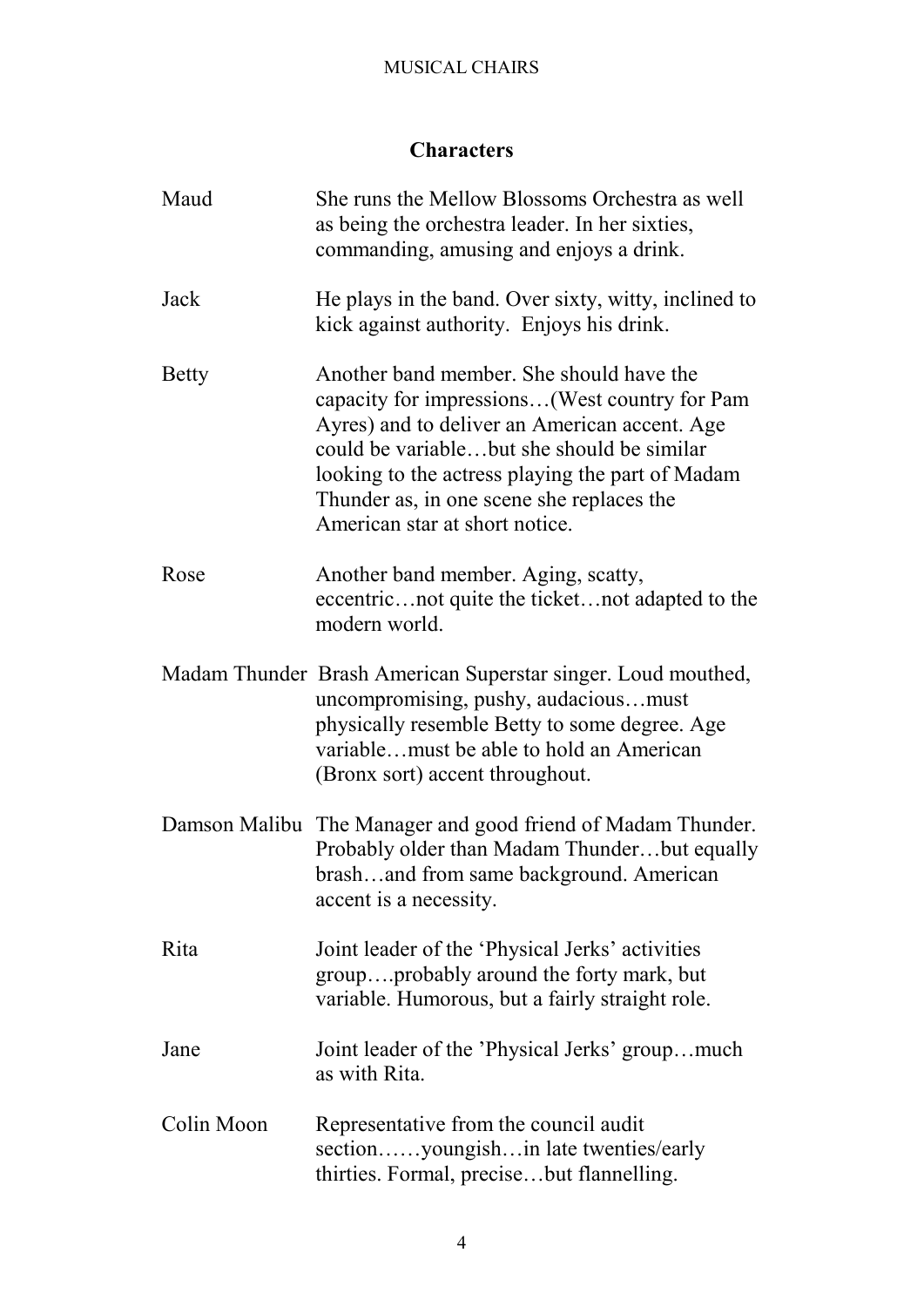Lady Oxshott Haughty, disdainful, contemptuous...horse loving, barmy lady mayor. Over forty…but age can be variable.

Bobby Joe Milkins III Over-the-top, superannuated American Diamond tycoon.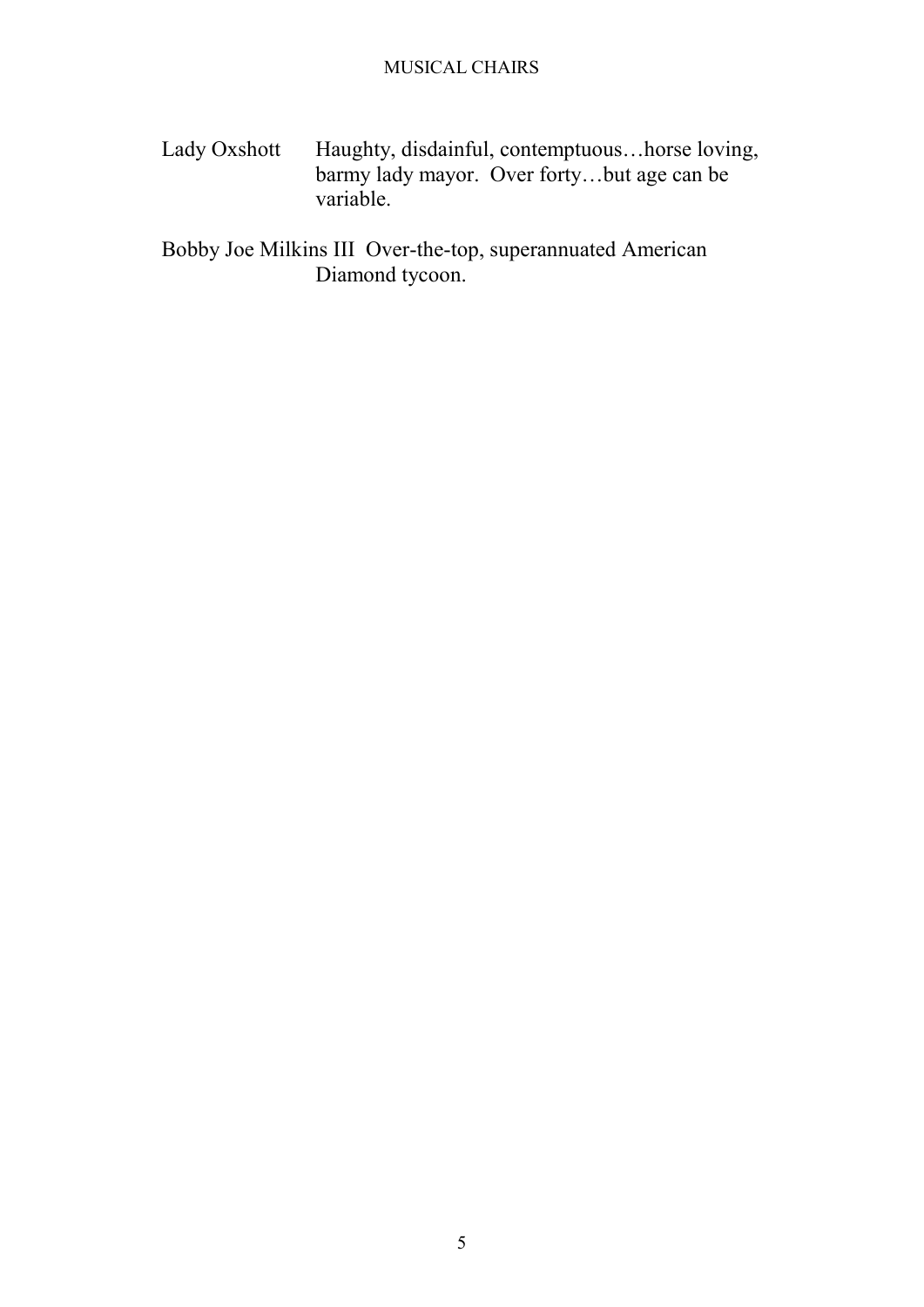# Act 1

|      | (The Mellow Blossom's Orchestra is in full<br>rehearsal in St Winifred's Hall in East Horsley.<br>Maud is the leader. (conductor) Jack, Rose and<br>Betty are the other three characters within this<br>group. The orchestra can be heard playing out the<br>last few bars of 'English Country Gardens' in their<br>rehearsal room. The stage is empty until the music<br>finishes, whereupon three members walk through<br>to their rest room. (the stage setting). |
|------|----------------------------------------------------------------------------------------------------------------------------------------------------------------------------------------------------------------------------------------------------------------------------------------------------------------------------------------------------------------------------------------------------------------------------------------------------------------------|
|      | Date October 29th. Time 10-30 am                                                                                                                                                                                                                                                                                                                                                                                                                                     |
|      | (Little is required as a set. There should be<br>sufficient wooden chairs provided for the various<br>members of the cast and any musical instruments<br>carried or stationary, would be useful.)                                                                                                                                                                                                                                                                    |
| Maud | (Emerging from the practice hall, but facing back)<br>into that room) All right boys and girls. That'll be<br>enough for this morning.                                                                                                                                                                                                                                                                                                                               |
|      | (Jack and Rose follow, making their entry from the<br>hall)                                                                                                                                                                                                                                                                                                                                                                                                          |
| Rose | Were we all right today, Maud?                                                                                                                                                                                                                                                                                                                                                                                                                                       |
| Maud | Lovely, lovely but Rose, you mustn't rush the<br>tempoit's three/four time and no more We're<br>not Black Sabbath.                                                                                                                                                                                                                                                                                                                                                   |
|      | (Jack and Rose each take a seat)                                                                                                                                                                                                                                                                                                                                                                                                                                     |
| Rose | I'm sorryI'll get it right on the night.                                                                                                                                                                                                                                                                                                                                                                                                                             |
| Jack | MaudWhen is this blessed concert coming up.                                                                                                                                                                                                                                                                                                                                                                                                                          |
| Maud | Only two weeks away now, Jack.                                                                                                                                                                                                                                                                                                                                                                                                                                       |
| Jack | And who's this ruddy lot that's coming over here.                                                                                                                                                                                                                                                                                                                                                                                                                    |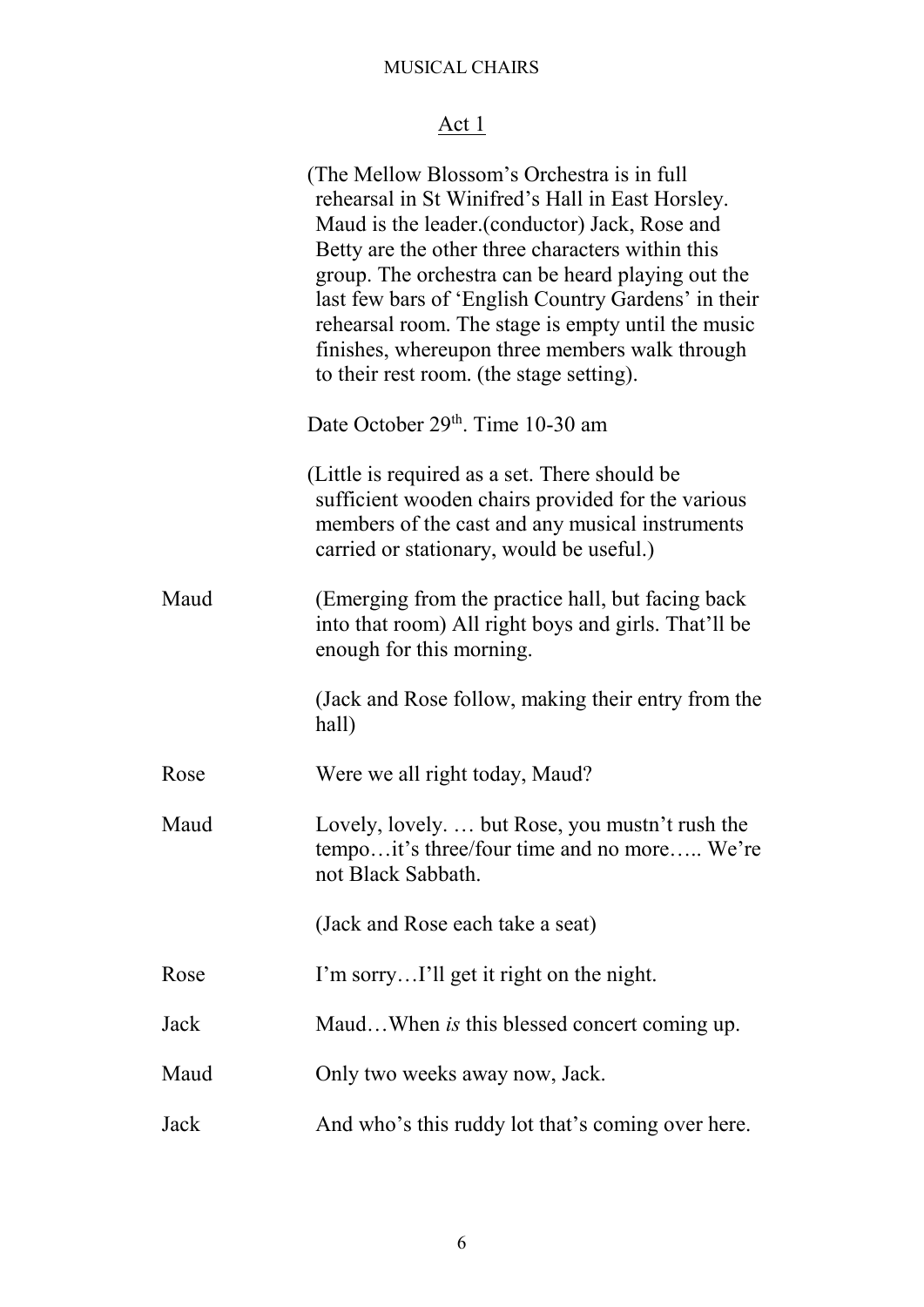| Maud         | This ruddy lot' are the Horsham Women's<br>Institute, who kindly asked us to play for them on<br>the fourteenth of next month. They're all anxious<br>to see us perform  There's at least fifty of them<br>coming over here.                                              |
|--------------|---------------------------------------------------------------------------------------------------------------------------------------------------------------------------------------------------------------------------------------------------------------------------|
| Jack         | Fifty? That's the most we've had in St<br>Winifred's for years. (with irony) We'll need to<br>get in some extra security to control those wild<br>Horsham hell raisers.                                                                                                   |
| Maud         | JackI think that's unlikelybut yes, it'll be nice<br>playing to an audience for a change.                                                                                                                                                                                 |
| Jack         | Yeah instead of just playing for ourselves all the<br>time                                                                                                                                                                                                                |
| Maud         | Indeed.                                                                                                                                                                                                                                                                   |
| Jack         | I s'pose we'll be going through the same old<br>repertoireEnglish ruddy Country Gardens,<br>Shepherds flippin' Hey and the good old Gold and<br>Silver bleedin' waltz. Can't we give them<br>something new?                                                               |
| Maud         | JackI must commend you for your ability of<br>infusing an oath between every musical titlebut,<br>to answer your questionOur instruments are<br>ancientthe tunes we play are period<br>piecesWe're all past our prime. We're like an<br>antiques shop. We don't do 'new'. |
|              | (Betty enters from stage right)                                                                                                                                                                                                                                           |
| Betty        | Morning everyone. Sorry I'm late.                                                                                                                                                                                                                                         |
| Maud         | Where's your violin, Betty?                                                                                                                                                                                                                                               |
| <b>Betty</b> | I don't feel like playing this morning.                                                                                                                                                                                                                                   |
| Maud         | Oh shame.                                                                                                                                                                                                                                                                 |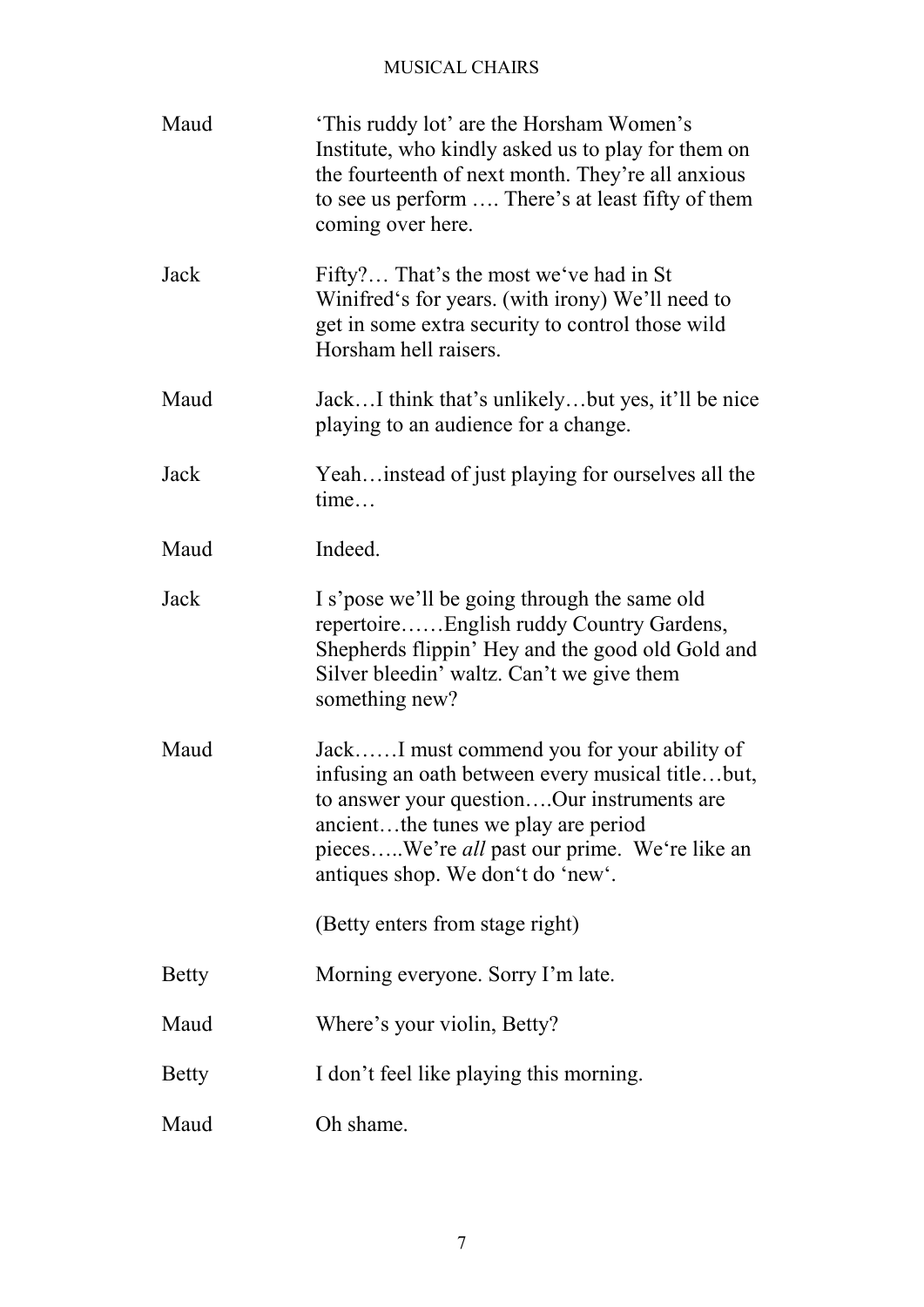| <b>Betty</b> | No, I've just come from the town hall. You won't<br>have heard the news.                                                                               |
|--------------|--------------------------------------------------------------------------------------------------------------------------------------------------------|
| Maud         | News?These days it can only be <i>bad</i> news.<br>They're not planning to make the residents sweep<br>their own streets in future?.                   |
| <b>Betty</b> | Not yetbut you won't believe thisit's a<br>bombshellI'm afraid they're only going to stop<br>us using this hall.                                       |
| Maud         | What! Oh noThey can'tThat would be<br>dreadfulAre you certain.                                                                                         |
| <b>Betty</b> | 'Fraid so.                                                                                                                                             |
| Maud         | But what about the scouts, the W.I. and the Silver<br>Threads bingo evenings.<br>They all use this<br>hallnot to mention the Physical Jerkers.         |
| Jack         | ErIt's just Jerks, MaudThe Physical Jerks<br>they're called.                                                                                           |
| Maud         | Yes, but they just can't close us down like that.<br>Saint Winifred's Hall. We're a major part of the<br>community here in East Horsleyan institution. |
| <b>Betty</b> | Well apparently they canand they certainly<br>intend to.                                                                                               |
| Maud         | Oh surely not. We must fight this How long have<br>we got before the axe falls?                                                                        |
| <b>Betty</b> | Would you believeimmediately.                                                                                                                          |
| Maud         | You're jokingthat's ridiculous.                                                                                                                        |
| <b>Betty</b> | They say they've got to find half a million from<br>somewhereand we're just an unnecessary<br>expense.                                                 |
| Maud         | But this is the only suitable venue for usthere's<br>nowhere else in this small village.                                                               |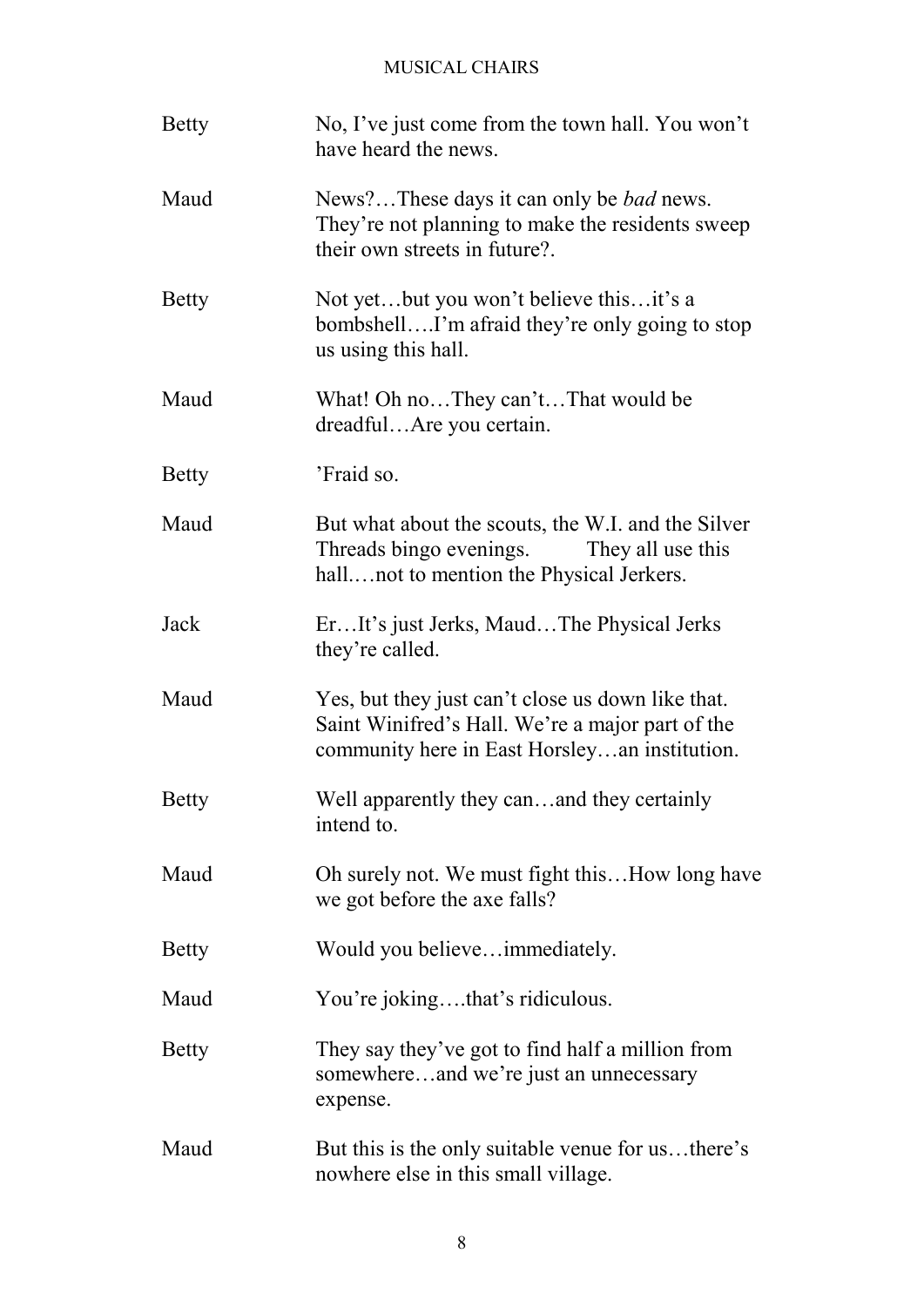| <b>Betty</b> | I know.                                                                                                                                                                                    |
|--------------|--------------------------------------------------------------------------------------------------------------------------------------------------------------------------------------------|
| Jack         | So that's it thenthe end of a long, glorious road<br>for usa death knell for the Mellow Blossom's<br>Orchestra We can't play in the open air.                                              |
| Rose         | Not with my chest.                                                                                                                                                                         |
| Jack         | No, we can't play with Rose's chest in the open<br>air.                                                                                                                                    |
| Rose         | But I've got a very large living room you could<br>use.                                                                                                                                    |
| Maud         | No Rosethat would be far from practicalnot<br>with your cats, dear.                                                                                                                        |
| Rose         | Fluffy and Winstone wouldn't mind.                                                                                                                                                         |
| Maud         | How accommodating of them to approve.                                                                                                                                                      |
| Rose         | They're very well trained.                                                                                                                                                                 |
| Jack         | (jokes) Yeah, but that's more than you can say for<br>the orchestra.                                                                                                                       |
| Maud         | (to Betty) But why have the council suddenly cut<br>us off like this.                                                                                                                      |
| <b>Betty</b> | It's a sign of the times, I'm afraid.                                                                                                                                                      |
| Rose         | Mr Cameron said we're all in this together.                                                                                                                                                |
| Jack         | Well, we certainly appear to be all in <i>something</i><br>together Rose, that's for sure.                                                                                                 |
| Maud         | This is all too much for meand we've got the WI<br>coming here in a couple of weeksaaghthis is<br>so stressful Can we have a house meetingWe<br>need to put our heads togetherand quickly. |
| Rose         | Is it all right if I stay?                                                                                                                                                                 |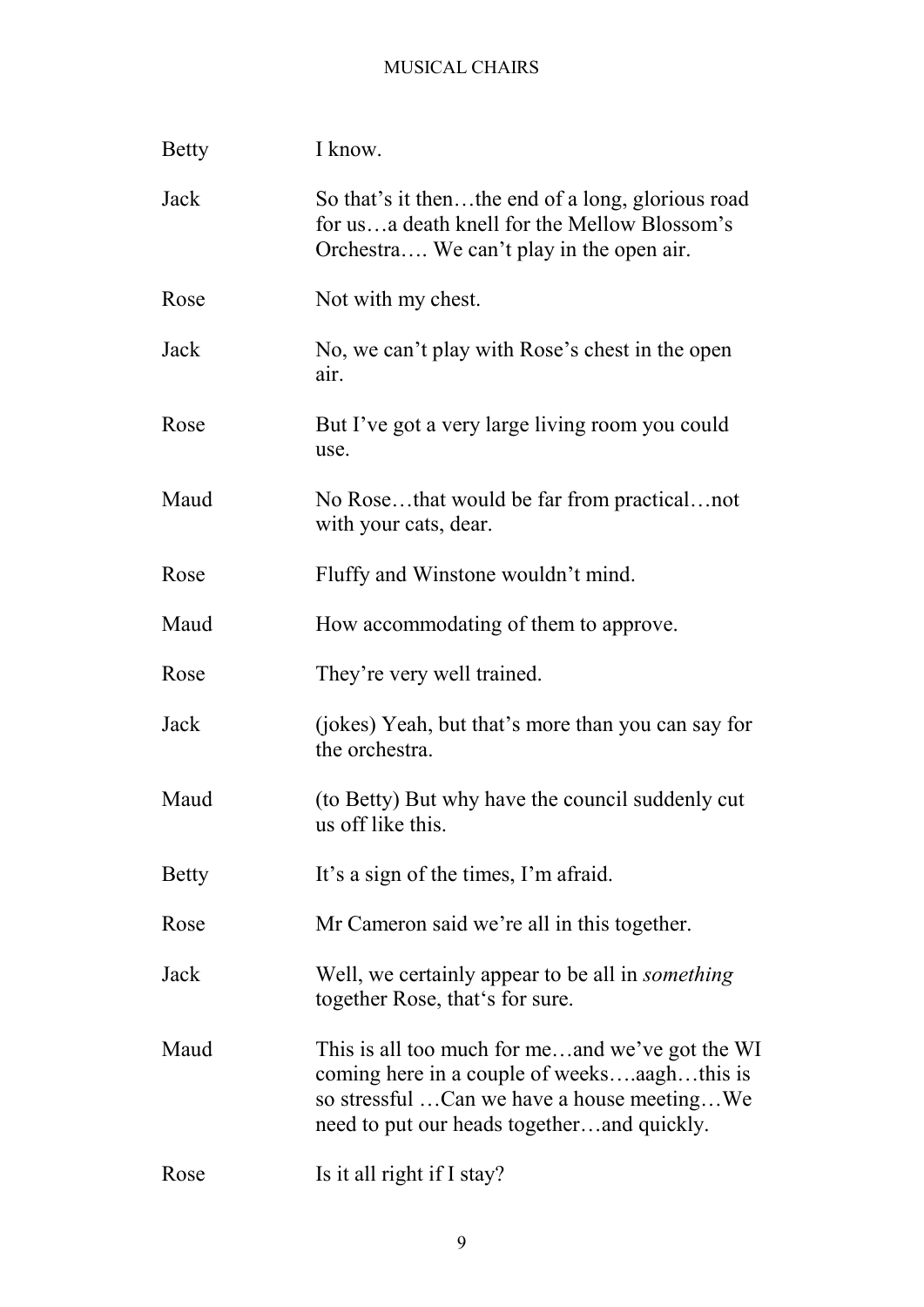| Maud         | Yes, of course. There's no reason why you<br>shouldn't have your say.                                                                                                |
|--------------|----------------------------------------------------------------------------------------------------------------------------------------------------------------------|
| Jack         | (wrylyunder his breath) There is a reason                                                                                                                            |
| Maud         | Jack!behave yourself.                                                                                                                                                |
| <b>Betty</b> | Just us four will doGather round.                                                                                                                                    |
| Maud         | YesWe'll need a little time to consider our<br>options.                                                                                                              |
|              | (The four band members pull chairs up close)<br>togetherMaud now seatedbut with Rose<br>labouring slightly)                                                          |
| Maud         | Come on Rose Fast as you can go.                                                                                                                                     |
| Jack         | This is as fast as she can go.                                                                                                                                       |
| <b>Betty</b> | Come on Jack, you're forgetting, forty years ago,<br>Daphne and Rose used to run in the relay for the<br>Harriers.                                                   |
| Maud         | Don't you rememberRose always ran the first<br>legs.                                                                                                                 |
| Jack         | It looks more like she's on her last legs now                                                                                                                        |
|              | (Just as the group prepare for their discussion, in<br>walk two of the Physical Jerks leaders. ~Jack and<br>Rose remain seated. Maud and Betty get to their<br>feet) |
| Jane         | Hello Mellow Blossomsnot playing? having a<br>pow-wow instead?                                                                                                       |
| Rita         | I s'pose you've heard the grim news. We've all got<br>till next Monday to clear out of herelock, stock<br>and barrel.                                                |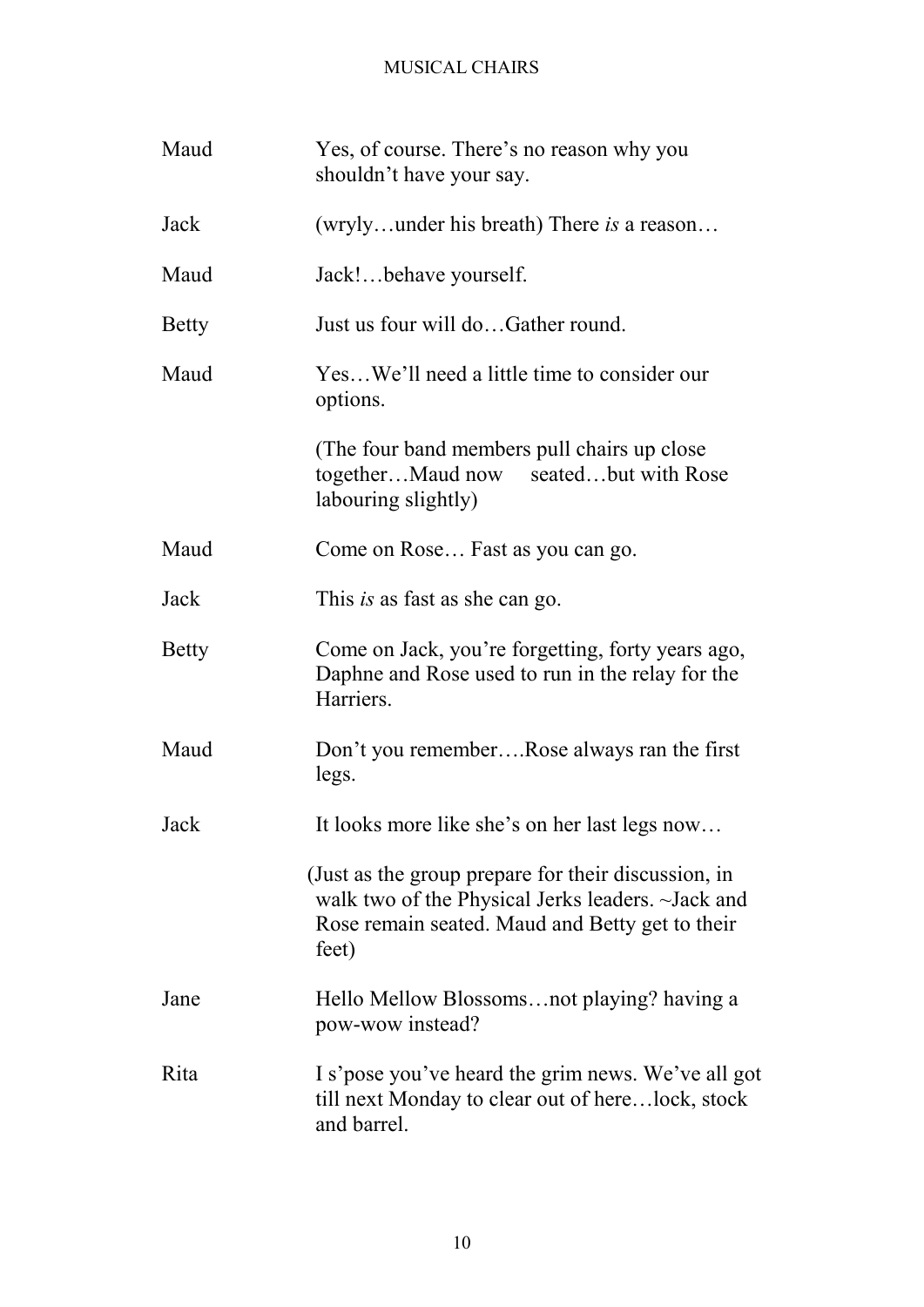| Maud         | Yes, Betty's just told usWe're officially, 'No<br>Fixed Abode'.                                                                                                        |
|--------------|------------------------------------------------------------------------------------------------------------------------------------------------------------------------|
| Rita         | I don't suppose there's any benefactor's around<br>here who could help us out.                                                                                         |
| Maud         | It's not moneyit's accommodation we want.                                                                                                                              |
| Jane         | Have you considered the school.                                                                                                                                        |
| Maud         | I checked with them last Summer. I'm afraid<br>Health and Safety forbids.                                                                                              |
| Jane         | The cosmetic factory.                                                                                                                                                  |
| Maud         | Health and Safety again.                                                                                                                                               |
| Jane         | How about the local Bupa Care Homethey're a<br>caring organisation.                                                                                                    |
| Maud         | They may carebut not for us.                                                                                                                                           |
| Jane         | You could approach the library.                                                                                                                                        |
| Maud         | That was closed down last April.                                                                                                                                       |
| Rita         | That appears to be it then.                                                                                                                                            |
| Jane         | We can't just accept this lying down.                                                                                                                                  |
| <b>Betty</b> | Couldn't we get the local community behind us.<br>We could start up a petition.                                                                                        |
| Maud         | Trouble isthey're so apathetic these<br>daysPeople would rather sit gawping at Strictly<br>Come Dancing than put themselves out to keep the<br>community spirit alive. |
| Rita         | We'll get nowhere if we don't make the effort. We<br>should get on to the local press, make up some<br>banners and parade down the High Street, or<br>something.       |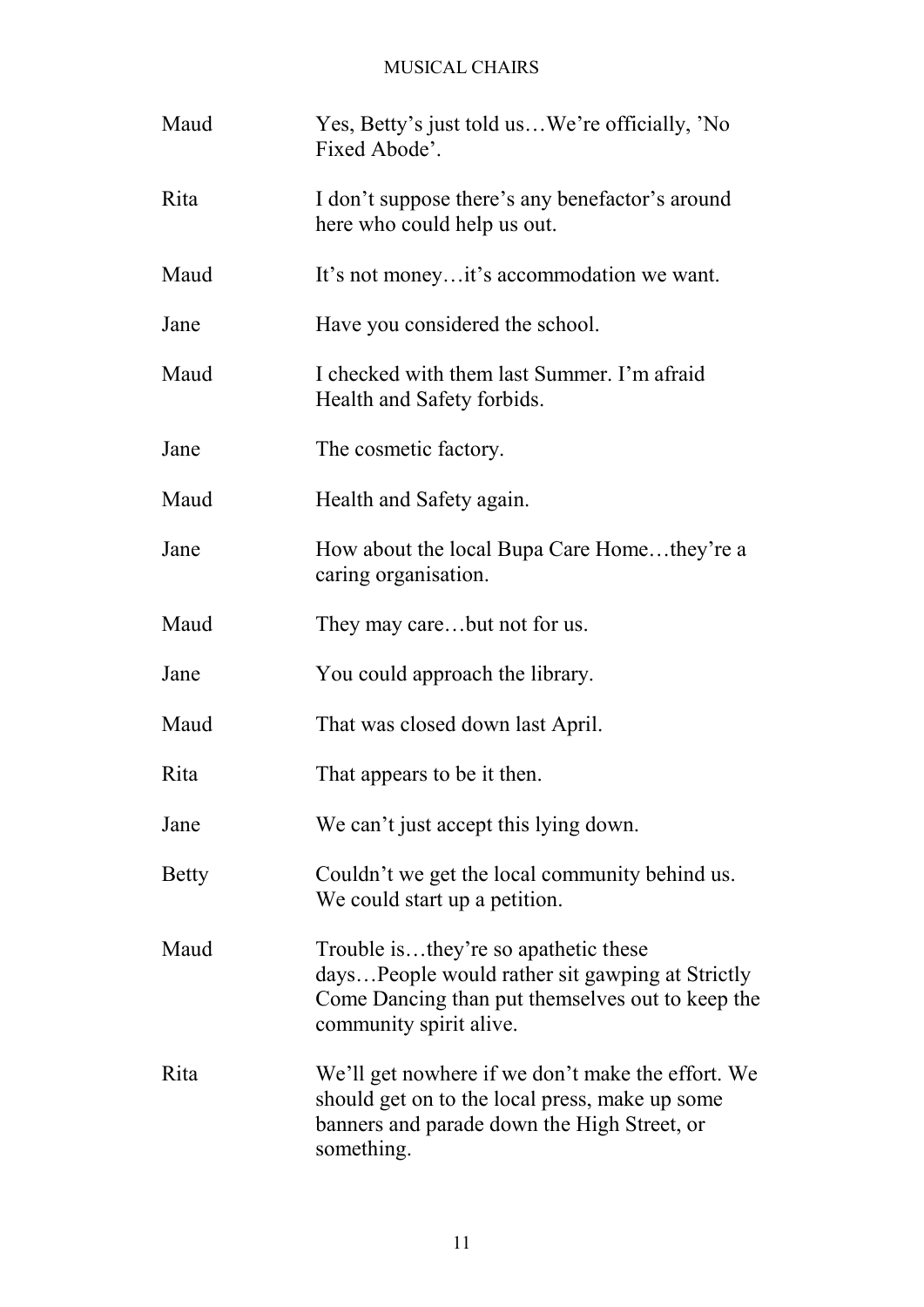| Rose | Can't we make a stand you knowa protest<br>march?                                                                                                                                                                     |
|------|-----------------------------------------------------------------------------------------------------------------------------------------------------------------------------------------------------------------------|
| Maud | A good idea, Rose.                                                                                                                                                                                                    |
| Rose | We could get some of thoseoh, what do they call<br>themermactivists to<br>join us.                                                                                                                                    |
| Jack | Oh yes Rose that's a very good ideathat's all<br>we need, activists  and we could all end up<br>taking part in one glorious looting and rioting act<br>in the East Horsley shopping parade.                           |
| Maud | I feel that would be counter productive.                                                                                                                                                                              |
| Jack | I'd certainly take part I could do with one of<br>those plasma TV sets from Curry's.                                                                                                                                  |
| Rose | Oh dearWould I have to wear a hood or<br>something.                                                                                                                                                                   |
| Maud | NoDon't get carried away Rose. If you start<br>running riot, I don't think the local constabulary<br>would be able to cope.                                                                                           |
| Rose | It's all very sad. It could be the library next.                                                                                                                                                                      |
| Jack | Nothat went last April, Rosealong with Meals<br>on Wheels and street lighting.                                                                                                                                        |
| Rita | It's amazing, isn't it. I recycle all of my rubbish,<br>have private education for my kids and I even<br>cut the grass verge outside my housebut the<br>council tax spirals upwards each year by leaps and<br>bounds. |
| Maud | Yes and we pay for the police, yet the<br>Bobbies've completely disappeared from our<br>streets. Even if you hear burglars in the house,<br>you've got to make an appointment before they'll<br>send anybody out.     |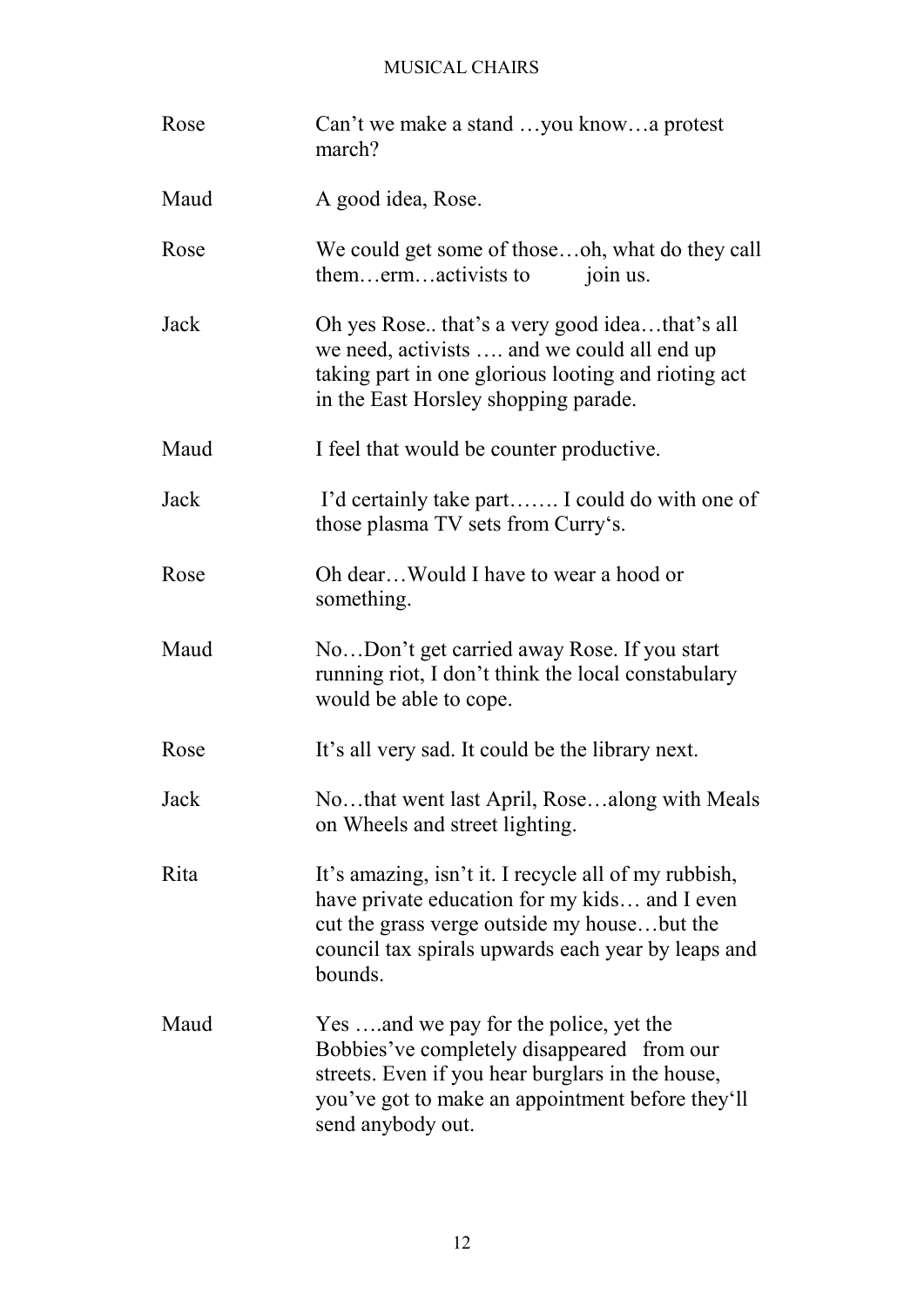|              | (Unannounced, in walks a council official, Colin<br>Moon. (from stage right). He looks around and<br>coughs to draw attention to himself)                                                                |
|--------------|----------------------------------------------------------------------------------------------------------------------------------------------------------------------------------------------------------|
| Colin        | ErHello everyone. Sorry to disturb you all. I'm<br>Colin Moon. I'm from the Audit Section at the<br>Council Offices.                                                                                     |
| <b>Betty</b> | Talk of the Beelzebub.                                                                                                                                                                                   |
| Rita         | Ohso you're the little bugger that started all this.                                                                                                                                                     |
| Colin        | (holding up his hands defensively) Hold on ladies,<br>hold on it wasn't my decision to close you down.                                                                                                   |
| Rita         | No, but I bet you had <i>something</i> to do with it.                                                                                                                                                    |
| Colin        | Well I can't say I have any problems with the<br>decisionit really was a no-brainer.                                                                                                                     |
| Maud         | You can say that againa no brain decision.                                                                                                                                                               |
| Colin        | I'm afraid you have to look at the larger picture,<br>ladiesthe facilities we provide for the residents<br>here just couldn't be maintained by the reduced<br>scale of our incomeThe Prime Minister says |
| Rita         | Yes, we know what he says.                                                                                                                                                                               |
| Colin        | I've been discussing this with our mayor, Lady<br>Oxshott. We both have a theory that we've been<br>far too generous to our community groupsand<br>she has a theory that                                 |
| Jack         | (interrupting)Mr MoonYou've got theories at<br>the bottom of your garden.                                                                                                                                |
| Jane         | With respect Mr Moon, couldn't we have<br>discussed this with someone more senior.                                                                                                                       |
| Colin        | That isn't possible at the momentThe entire<br>section have gone on a team building exercise for a<br>couple of weeks.                                                                                   |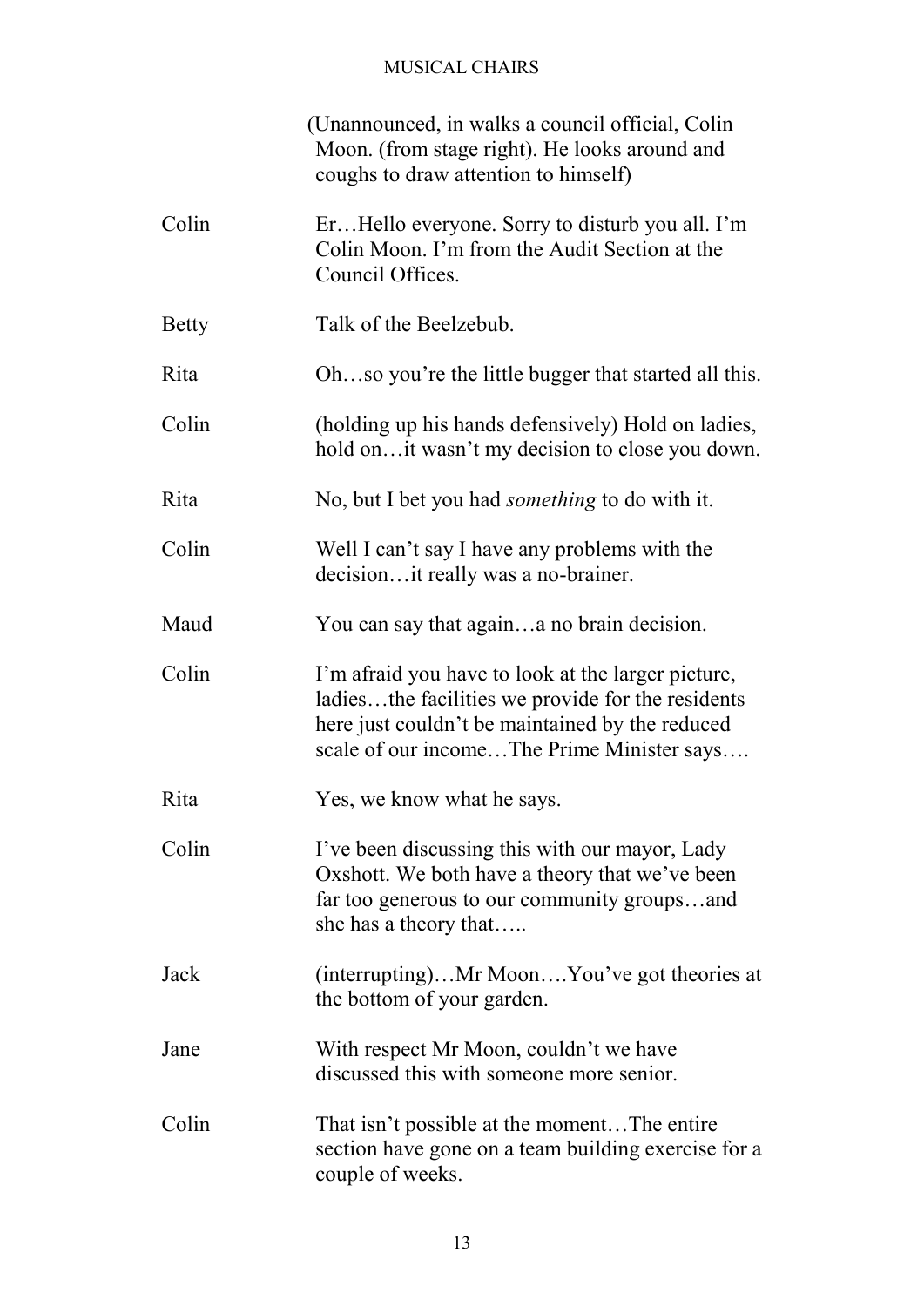| Jack         | Oh reallySo where is the location for this team<br>building exercise?                                                                                                                                                      |
|--------------|----------------------------------------------------------------------------------------------------------------------------------------------------------------------------------------------------------------------------|
| Colin        | (slightly shame faced) ermit's in the Canary<br>Islands.                                                                                                                                                                   |
| Maud         | Oh isn't that wonderfulthe whole sectionoff<br>with full pay to the Canaries. Lucky, lucky them.                                                                                                                           |
| Jack         | Just how many of 'em are there enjoying this<br>subsidised jolly junket?                                                                                                                                                   |
| Colin        | Quite a few.                                                                                                                                                                                                               |
| <b>Betty</b> | How many <i>exactly</i> ?                                                                                                                                                                                                  |
| Colin        | Wellthere's twenty four of them.                                                                                                                                                                                           |
| Jack         | Twenty four! That must cost a fortune.                                                                                                                                                                                     |
| Rose         | (diffidently) May I ask what this team is actually<br>building.                                                                                                                                                            |
| Jack         | No it doesn't mean th(hesitates) They're not<br>building anything, Roseleast of all, a team.                                                                                                                               |
| Rose         | Well what <i>are</i> they doing?                                                                                                                                                                                           |
| Jack         | Rose, a team building exercise is a contrived<br>excuse for the manager to get away from his wife<br>for a couple of weeks so that he can make<br>unrestrained romantic progress with at least one of<br>his female staff. |
| Rose         | Oh I see.                                                                                                                                                                                                                  |
| Colin        | Is that what you think?                                                                                                                                                                                                    |
| Jack         | Definitely and the whole period usually<br>includes, two occasions of adultery, a law suit, a<br>drunken punch up and a the boycotting of a quiet<br>member of staff who doesn't want to join in with                      |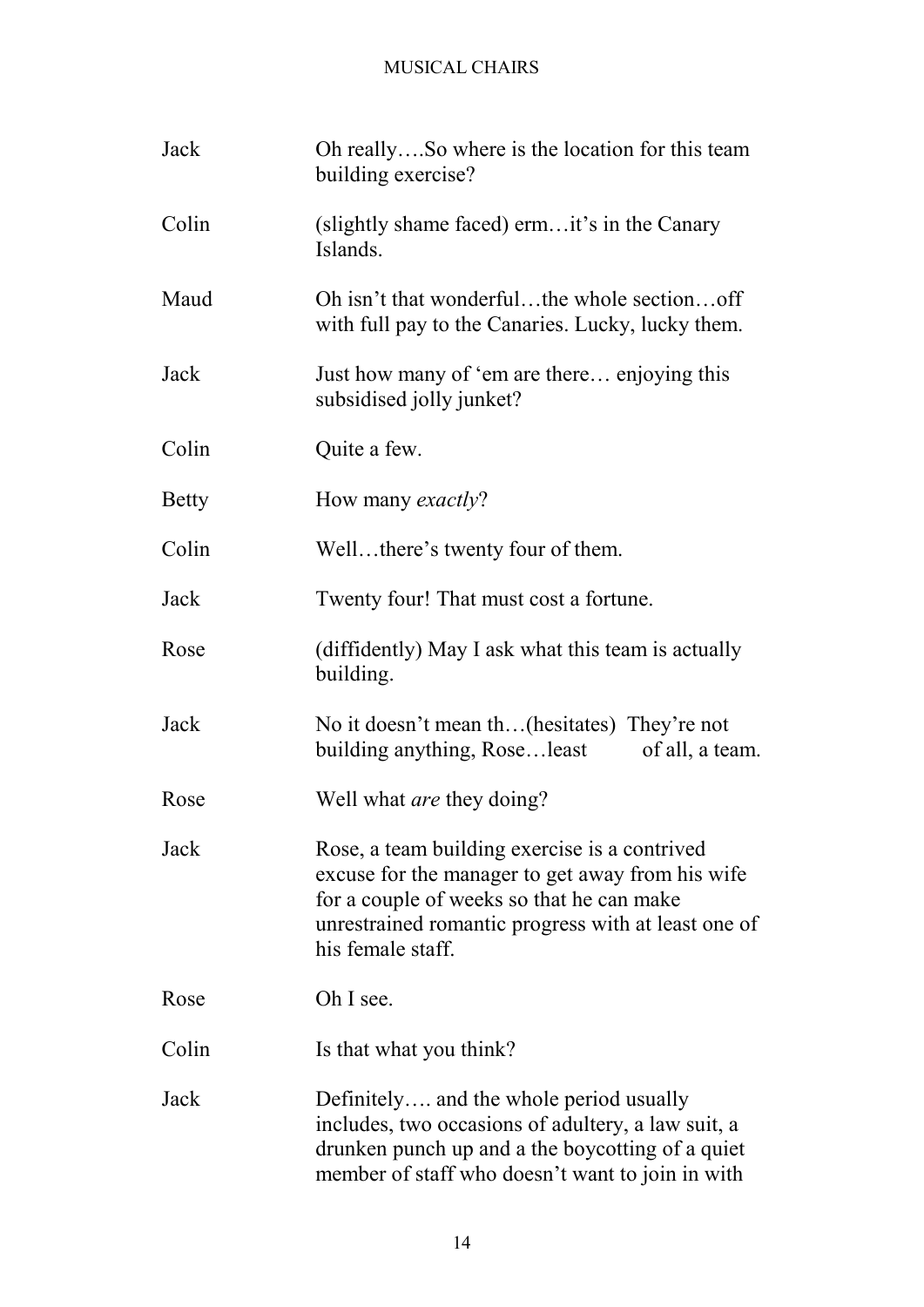all the ribald shenanigans of the rest of the toadying mob.

| Rose  | Oh, I didn't know.                                                                                                                                                          |
|-------|-----------------------------------------------------------------------------------------------------------------------------------------------------------------------------|
| Colin | Don't believe him.                                                                                                                                                          |
| Jack  | Oh it's great funthe results of the team building<br>can be a total breakdown in morale and about<br>forty thousand quid neatly frittered down the drain.                   |
| Colin | That's a complete travesty of the truth. These<br>sessions can be quite productive.                                                                                         |
| Jane  | Couldn't you scrap the team building and let us<br>stay here at Saint Winifred's?                                                                                           |
| Colin | It's been well publicised that we have a reduced<br>budget this year We have to cut our cloth<br>accordingly.                                                               |
| Maud  | We expect that but why do you pick on the<br>lower end of the community. It's not just usbut<br>there's the scouts, the W.I. and the Physical Jerks<br>group here, as well. |
| Jane  | That's us.                                                                                                                                                                  |
| Colin | What is?                                                                                                                                                                    |
| Jane  | The Physical Jerks. We exercise some of the over<br>fifty fives every Thursday.                                                                                             |
| Jack  | And revive them every Friday.                                                                                                                                               |
| Colin | They're low on our list of prioritiesWe have to<br>cut from the bottom.                                                                                                     |
| Rose  | Who's bottom is he cutting.                                                                                                                                                 |
| Jack  | Rosenobody's(gives up) (now to Colin) But<br>what about your much hallowed 'white<br>elephant'The New Crown TheatreAt what                                                  |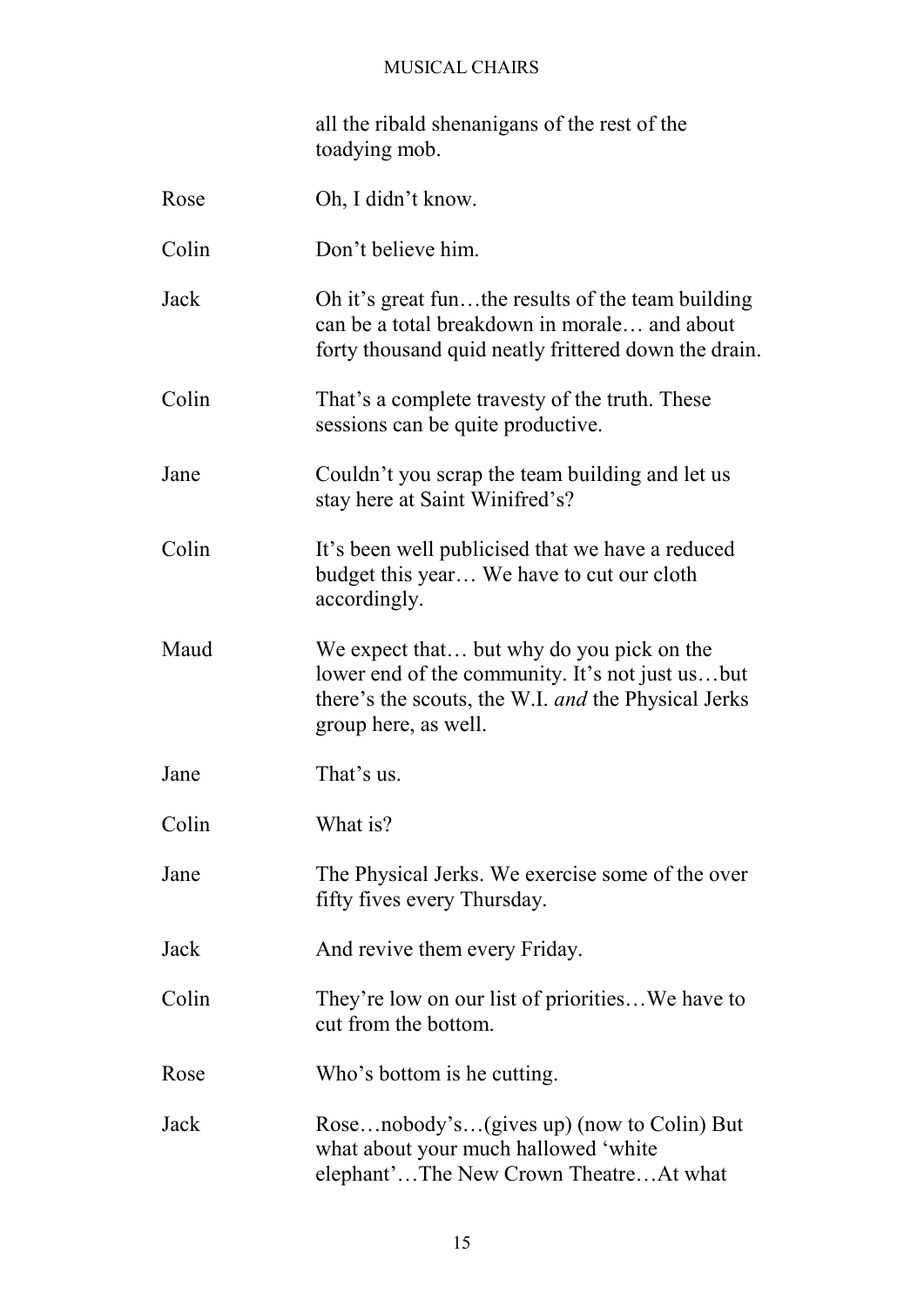cost to the council tax payers keeps that monster running.

| Colin        | The Crown iswell our crowning<br>gloryWorth every penny in my estimation.                                                                                                                                                          |
|--------------|------------------------------------------------------------------------------------------------------------------------------------------------------------------------------------------------------------------------------------|
| Rita         | I've seen a recent programme of productions<br>and in my view, they're all pretty sub standard.                                                                                                                                    |
| Jack         | Yes, the shows are playing to only half filled<br>houses and they're so heavily subsidised, we'd be<br>better off without the damned monstrosity.                                                                                  |
| Colin        | However, we endeavour to bring the cream of<br>entertainment to the theatre.                                                                                                                                                       |
| <b>Betty</b> | Who've we had down here recently?                                                                                                                                                                                                  |
| Colin        | We had Pam Ayres here only last week.                                                                                                                                                                                              |
| Jack         | (in mock admiration) Not the superstar<br>herselfWowPam AyresHave you seen Pam<br>Ayres, Betty?                                                                                                                                    |
| <b>Betty</b> | Oh I've seen her (now adopting a West country<br>accent to parody Pam Ayres) You mean, 'I don't<br>like riding my bicycle behind those lorries and<br>those tankers, cos' when they cut me up I shout<br>out, "Push off you rotten |
| Maud         | (interrupting) Yes, well I think that's enough<br>Betty.                                                                                                                                                                           |
| Jane         | I haven't seen a decent play down there for ages.                                                                                                                                                                                  |
| Colin        | We've had some splendid Shakespeare works this<br>year.                                                                                                                                                                            |
| Jack         | Shakespeare! You only present it for the few<br>money men you're trying to impress and for a<br>minute sprinkling of egg head culture vultures.                                                                                    |
| Colin        | I beg to differ. Shakespeare is very popular.                                                                                                                                                                                      |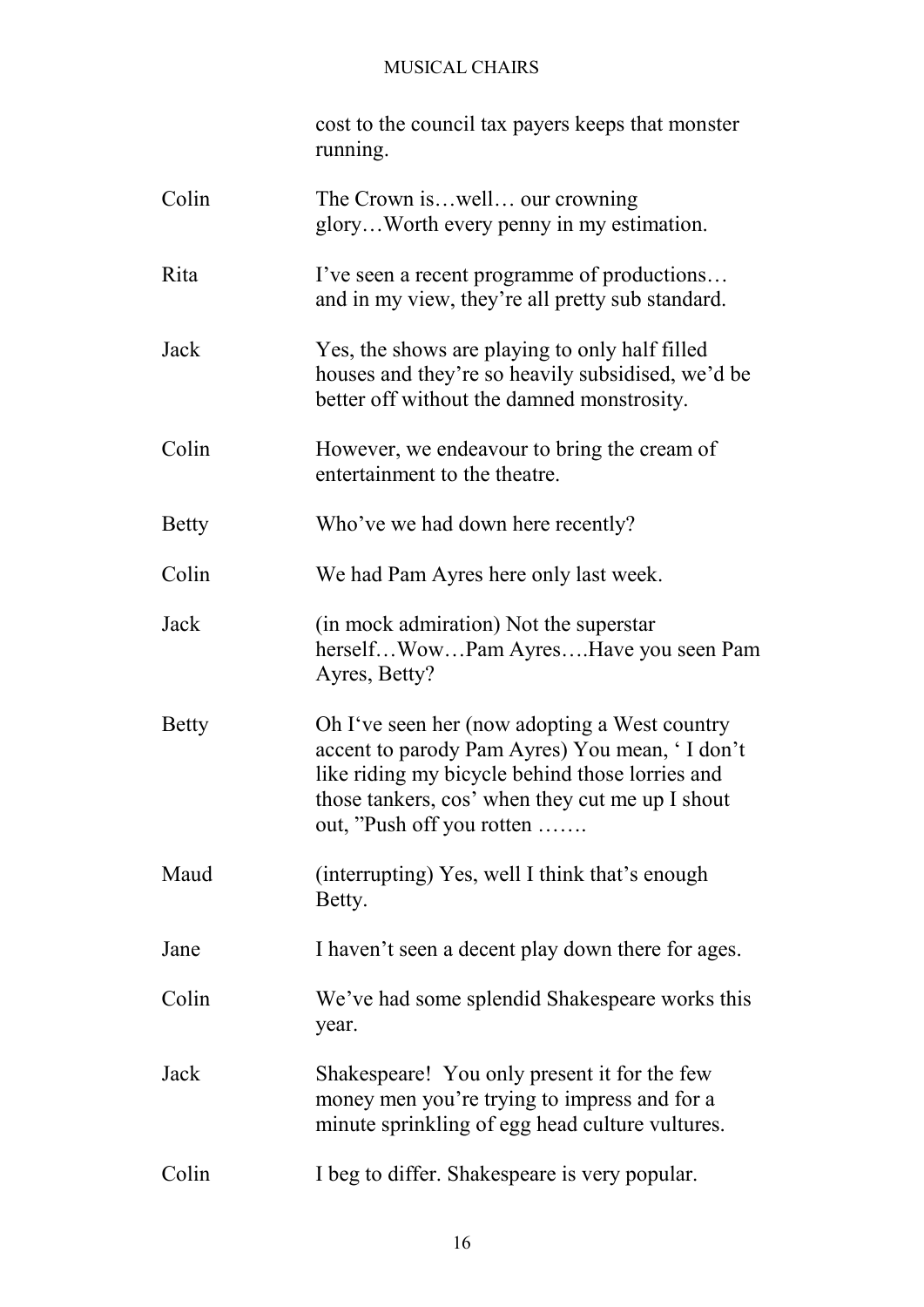| <b>Betty</b> | But who can understand all that rubbish?                                                                                                                                                                                                                                                                                                              |
|--------------|-------------------------------------------------------------------------------------------------------------------------------------------------------------------------------------------------------------------------------------------------------------------------------------------------------------------------------------------------------|
| Colin        | I certainly can.                                                                                                                                                                                                                                                                                                                                      |
| Jack         | You can understand Shakespeare? Well how<br>about thislistenI learnt this at school                                                                                                                                                                                                                                                                   |
| Colin        | (interrupting) What is it?                                                                                                                                                                                                                                                                                                                            |
| Jack         | Hamlet. (dramatically lapses into a few lines from<br>Hamlet) 'I have of late, but wherefore I know not<br>lost all my mirth, forsaken every custom of<br>exercise, and indeed it goes so heavily with my<br>disposition, that this goodly frame the earth, seems<br>to me no more than a sterile promontoryI mean,<br>what <i>is</i> that all about? |
| Colin        | I would say that's quite simple, this Hamlet<br>quotation would suggest, I'm bored and<br>depressedand the world has lost its appeal.                                                                                                                                                                                                                 |
| Jack         | <i>That</i> I can understand or what about, 'I'm peed<br>off and the world's lousy' even shorter.                                                                                                                                                                                                                                                     |
| Colin        | I concede <i>much</i> more succinct but perhaps<br>sadly lacking in style and poetry of speechno I<br>can't see us closing down our flagship theatre.                                                                                                                                                                                                 |
| Rita         | But it's still running at a thumping big losswhile<br>the town has lost all its amenitiesthere's no<br>police station, no local A $\&$ E Unit and there's not<br>a single public loo in the area.                                                                                                                                                     |
| Maud         | Since the last loo was closed, the hedgerows of<br>East Horsley just haven't had that same<br>environmental allure.                                                                                                                                                                                                                                   |
| Colin        | You won't worry about that when you see what<br>we've lined up this November.                                                                                                                                                                                                                                                                         |
| Rita         | Surprise us.                                                                                                                                                                                                                                                                                                                                          |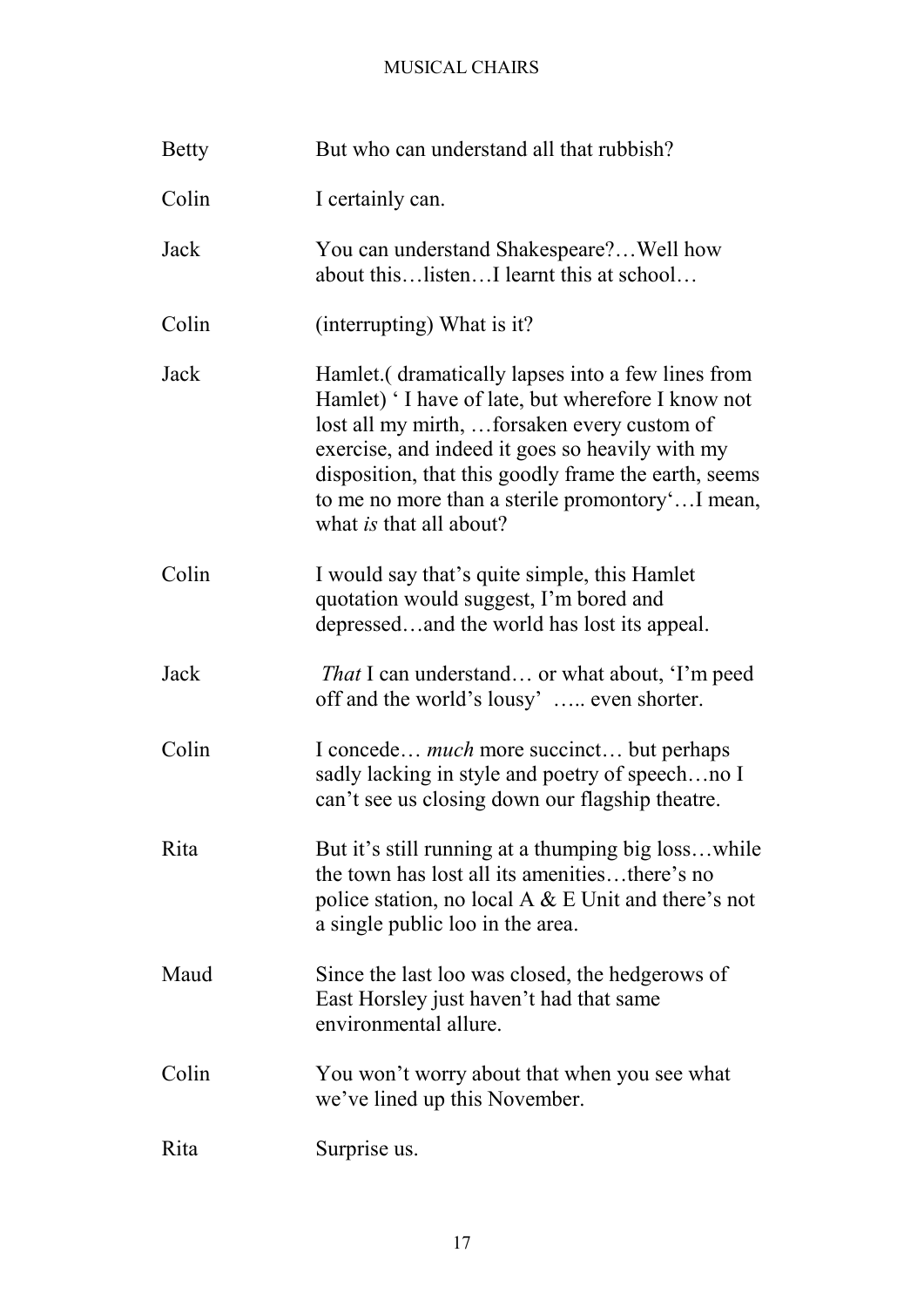| Colin                                    | Guess who we've got coming to switch on the<br>Christmas lights?                                                                                                |  |
|------------------------------------------|-----------------------------------------------------------------------------------------------------------------------------------------------------------------|--|
| Jack                                     | Not Pam Ayres, is it,                                                                                                                                           |  |
| Colin                                    | No, no think bigthink $A$ ' List.                                                                                                                               |  |
| Jack                                     | The mighty Keith Chegwin?                                                                                                                                       |  |
| Colin                                    | Nostand backit's Madam Thunder!(waits<br>for a reaction) Wellare you impressed? and<br>her song writer and agent  Miss Damson Malibu<br>coming along too.<br>1S |  |
| Rita                                     | How much is all that costing.                                                                                                                                   |  |
| Colin                                    | [uneasily] Well obviously they won't come for<br>peanuts.                                                                                                       |  |
| Rita                                     | Here we go.                                                                                                                                                     |  |
| Colin                                    | And they're bound to draw a large crowd to the<br>town.                                                                                                         |  |
| Rita                                     | So what's the fee?                                                                                                                                              |  |
| Colin                                    | We had to draw a bit extra than we'd planned.                                                                                                                   |  |
| Rita, Jack and Maud (together) How much? |                                                                                                                                                                 |  |
| Colin                                    | O.K. it's Five thousand (amid multi protests from<br>the group) It'll be well worth it.                                                                         |  |
| Jane                                     | Five thousand!Just for pulling a switch?                                                                                                                        |  |
| Colin                                    | She'll be with us for most of the day.                                                                                                                          |  |
| Jane                                     | So we can also expect the hospitality costs to go<br>through the roof, as well.                                                                                 |  |
| Colin                                    | We can't let her fend for herself.                                                                                                                              |  |
| Jane                                     | I don't think she's <i>ever</i> gone shortof anything.                                                                                                          |  |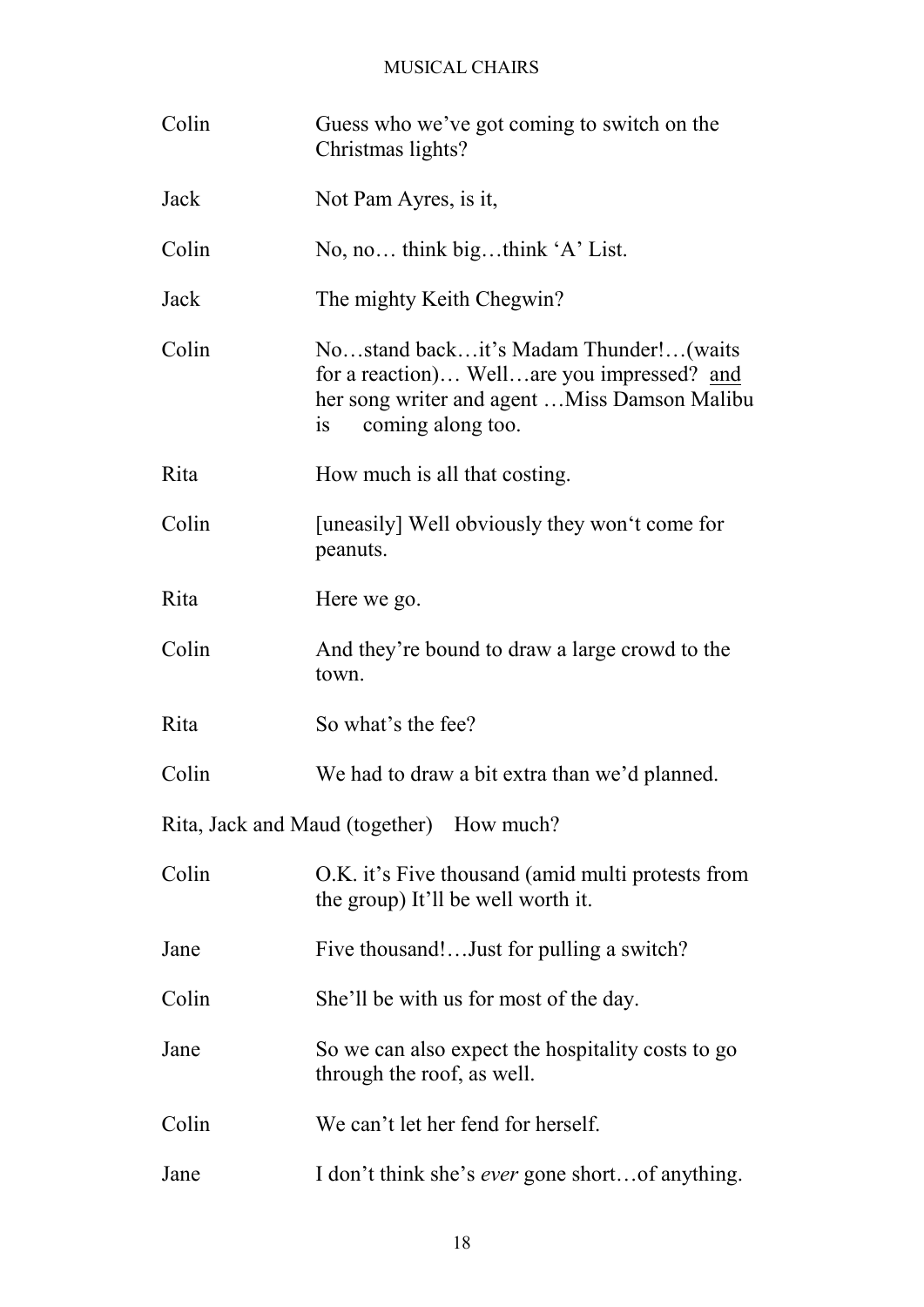| Colin | She's promised to be here on the thirteenth.                                                                                                                                                       |
|-------|----------------------------------------------------------------------------------------------------------------------------------------------------------------------------------------------------|
| Maud  | That's the day before we were <i>supposed</i> to be<br>entertaining the Horsham WI.                                                                                                                |
| Colin | You'll still be all right. We've decided there's no<br>immediate need to evict you.                                                                                                                |
| Maud  | We were told it <i>is</i> immediate.                                                                                                                                                               |
| Colin | We've generously allowed you to have an<br>extension.                                                                                                                                              |
| Maud  | (sarcastically) Ring a ding ding.                                                                                                                                                                  |
| Colin | No, you've got to end of the year if you want to.                                                                                                                                                  |
| Maud  | Can't we stay longer?                                                                                                                                                                              |
| Colin | Oh nocos' from January the first, this building<br>will then house the council's new think tank.                                                                                                   |
| Rose  | Think tank?                                                                                                                                                                                        |
| Jack  | No Rosedon't even bother.                                                                                                                                                                          |
| Rose  | But I'd like to know.                                                                                                                                                                              |
| Jack  | It's not a tankand actually, there's not much<br>thinking connected with it. It bears no resemblance<br>to its description or titlelikefor example<br>'Financial Advisor'.                         |
| Colin | If you want to know, they're going to investigate<br>and promote ways to aid the local authority's<br>spending costs. We may also have to set up the<br>odd quango or two to oil the wheels a bit. |
| Jack  | Let's seeYou're going to save money by<br>closing us down so that you can pay mega bucks to<br>house some well heeled laymen to investigate why                                                    |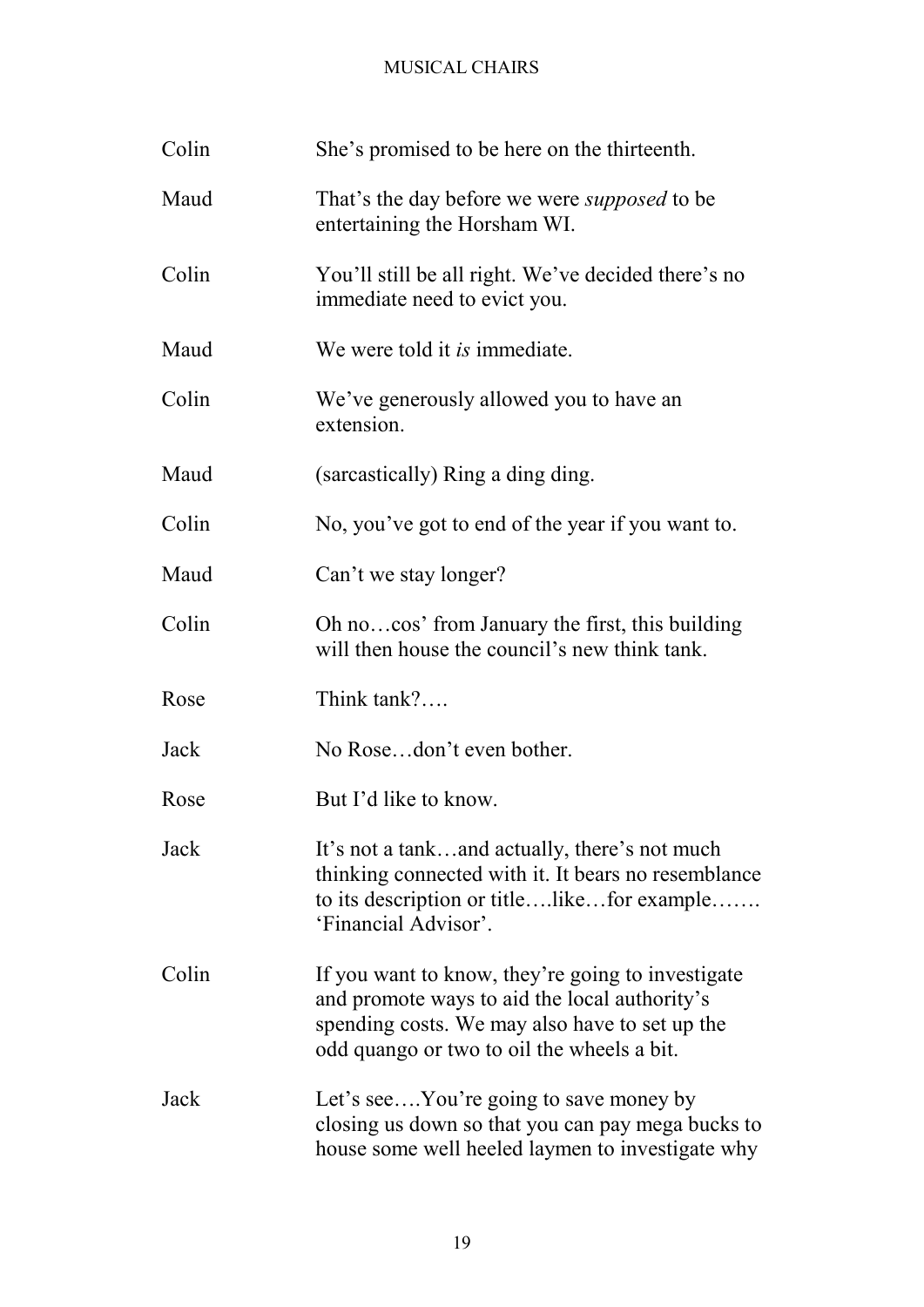the council's so extravagant…(sarcastically) yes, that makes sense.

- Betty So we're still all right for our rehearsals on the thirteenth…and for the next day's concert for the WI.
- Colin Absolutely…and that could be very convenient because we'll need to fill in the time with Madam Thunder when she arrives. We *could* bring her along to see a bit of East Horsley's local culture.
- Betty While it lasts.
- Maud You'd consider bringing Madam Thunder *here*….I wouldn't think our type of music would really be her scene.
- Rose Who *is* this Madam Thunder?
- Rita Oh surely you've heard of her, Rose. She's American, very outrageous…and she gets through men like most people get through….(thinks)…takeaways.
- Rose I haven't had one for ages.
- Rita What a….
- Rose A takeaway.
- Colin Well that's about it ladies and gents. I've got to hurry back to the guildhall for a de-briefing session with my secretary.
- Jane Is *that* what they call it these days.
- Betty Well thank you for coming, Mr Moon…and I'm sorry they left you behind when the rest of your lot all shot off to Gran Canaria.